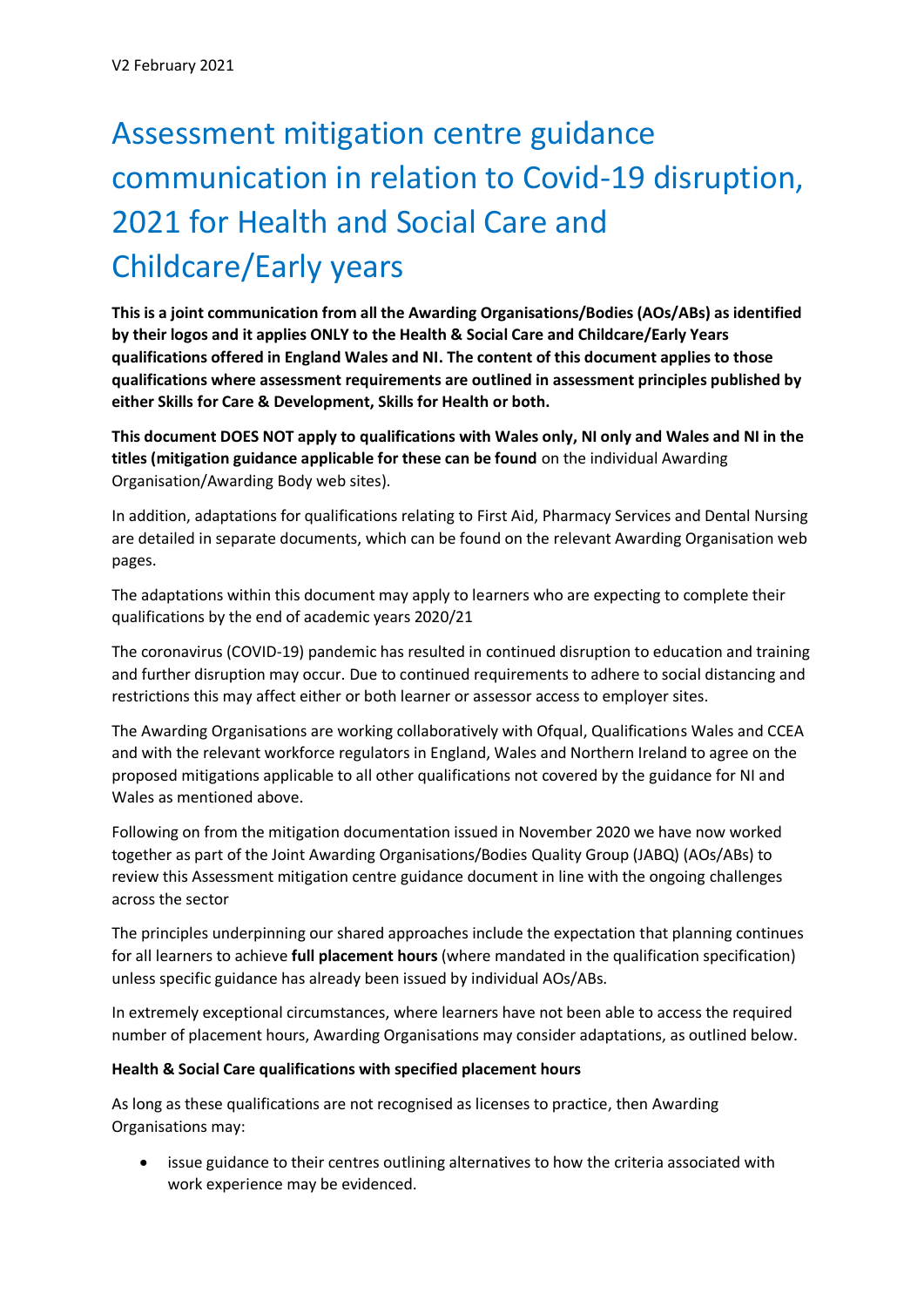- reduce the number of placement hours required based on what evidence learners have already had assessed.
- confirm with centres that ALL Learning Outcomes and Assessment Criteria must be evidenced and assessed as being met, before learners can be certificated.

## **Early Years and Childcare qualifications**

For any qualification which has been approved by the Department for Education's (DfE) as meeting the Early Years Educator or Early Years Practitioner criteria, the following adaptations may apply:

- mandated placement hours in work based and license to practice qualifications are relaxed so giving students a greater chance to achieve the qualification within a limited placement experience when they are not employed in the setting
- adapting guidance regarding the requirement for the learner to have experience and evidence of working with more than one age group of children
- the DfE Early Years Educator/Practitioner (EYE/EYP) criteria have been risk rated to maximise and optimise the student's opportunities within the real work environment. A mapping document has been provided for Early Years Educator/Early Years Practitioner qualifications to guide the Assessor through the risk rated approach to inform planning. By using the risk rated approach students will be able to focus on high risked competencies during limited placement time and use additional methods such as professional discussion to ensure triangulation of evidence before criteria is fully met. Please refer to the Early Years Educator and Early Years Practitioner mapping documents on each individual AO's website.
- there MUST be evidence of performance, based on either assessor observation and/or Expert Witness Testimony, which is sufficient to support the learner's claim to competence, as outlined in the Mapping Document referred to above.

In all cases the evidence produced by the learner MUST meet the relevant DfE criteria – Early Years Practitioner or Early Years Educator, which effectively means that ALL Learning Outcomes and Assessment Criteria must have been evidenced, assessed and achieved.

Learners who are progressing from the Level 2 qualifications with mandated work placements to Level 3 during this academic year (2020/21) are permitted to carry forward up to 25% of the total work experience/practice hours that were undertaken during the completion of their Level 2 qualification.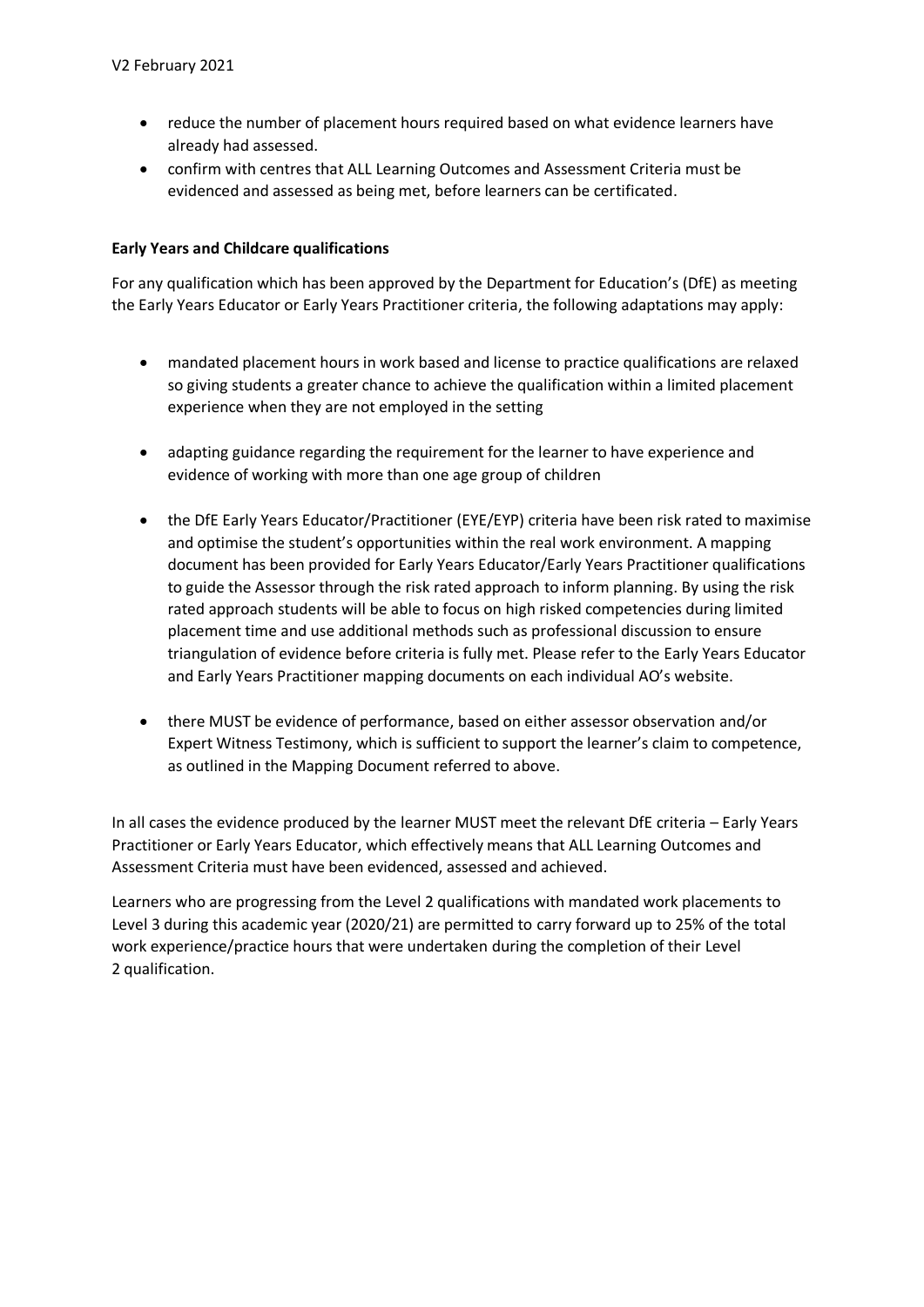## **Work based and License to Practice qualifications**

# **The adaptations below can apply to any work based learning qualification requiring the proof of competence in Healthcare, Health & Social Care, Adult Care and Children and Young People's Workforce:**

Skills-based competencies must include direct observation of the learner's performance as the main source of evidence and assessment method. This must only be carried out by a centre based assessor, where it is deemed safe and appropriate following a robust COVID-19 risk assessment process, which takes into account all relevant and current guidance and national/local directives.

Where it is not safe to gain direct observation of performance by the assessor, the following approaches should be considered - a combination should be used to create a robust triangulation of performance-based evidence for the learner.

#### **Expert Witness Testimony (EWT)**

The use of an Expert Witness is permitted to undertake and provide observations of performance of the student if an observation by a qualified assessor cannot be completed.

An Expert Witness must:

- have a working knowledge of the units for which they are providing Expert Witness Testimony
- be occupationally competent in their area for which they are providing Expert Witness Testimony
- have EITHER any qualification in assessment of workplace performance OR a work role which involves evaluating the everyday practice of staff within their area of expertise.

The Expert Witness must be provided with induction, training and ongoing support from the assessor/IQA that is timely, meaningful, and appropriate, in order to encourage the provision of a robust statement of the student's performance against agreed standards or criteria. Centres must retain records on the occupational competence of Expert Witnesses. Suitable Expert Witnesses should be explored with the learner and the workplace.

Centres should enable Expert Witnesses to provide and present their evidence in an efficient way which does not compromise validity and reliability. This could include:

- the use of voice and audio recordings, or
- through remote discussions where the main assessor could scribe the Expert Witness contributions (for example via Teams or Zoom) ,or
- over the telephone where the assessor could scribe the testimony.

Additionally, centres must adapt their Internal Quality Assurance strategies to ensure that Assessor judgements based on EWT are prioritised for standardisation and sampling activities.

The use of Professional Discussion and Reflective Accounts can be used to support other forms of evidence but are not direct evidence sources which can replace the observation requirement. These can be used to support the triangulation of evidence.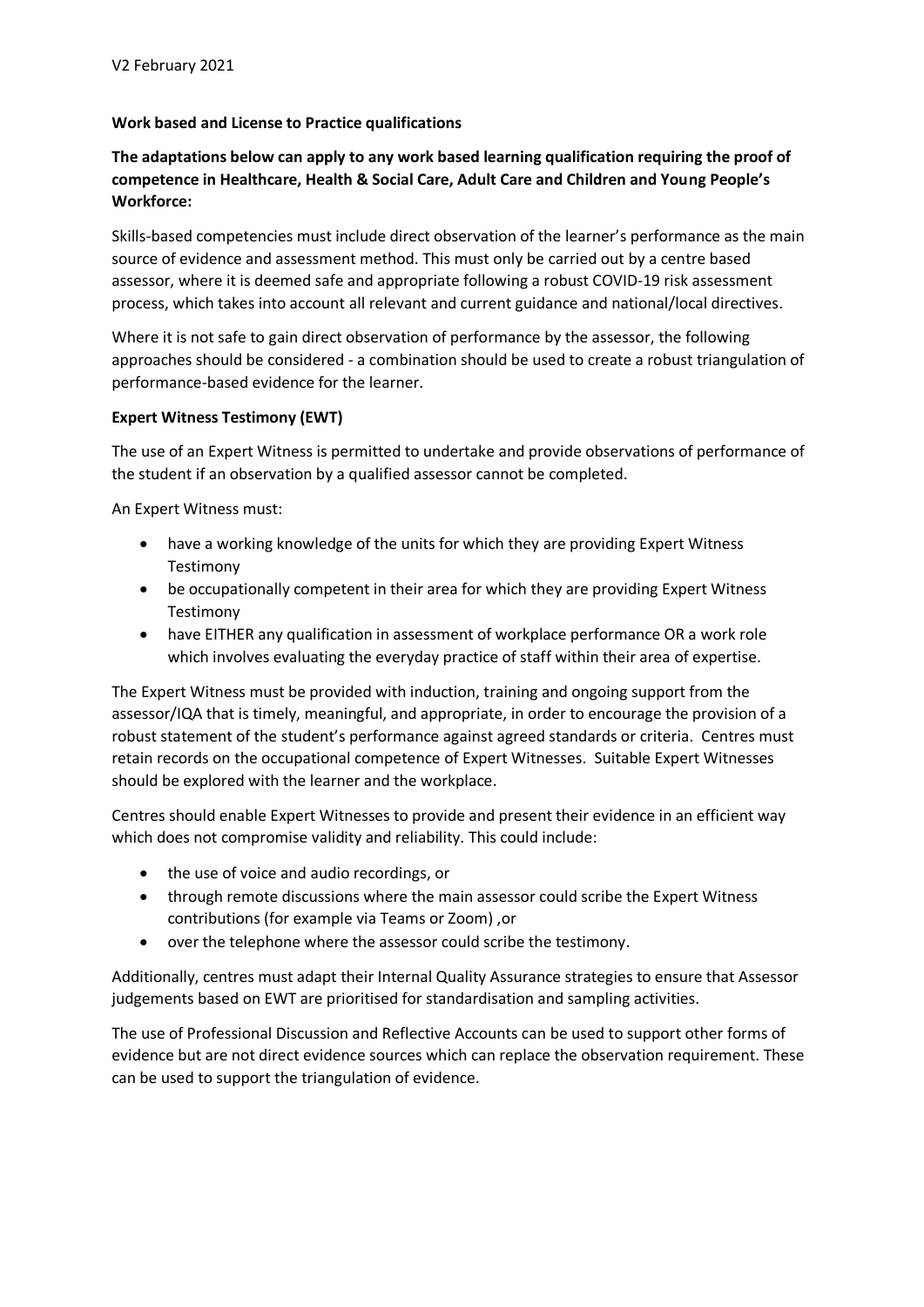## **Remote Technology**

The use of remote technology is prohibited within early years, schools, childcare and health and social care settings where there is a potential risk of users of the service or their carers/ families being inadvertently seen or heard. This includes the use of all recording and streaming devices such as iPads, mobile phones, laptops and tablets. Please note that technology must not be used to view assessments remotely, even when not recording. For example, Assessors cannot complete remote observations to prove competency by viewing learners 'live' using remote technology.

The use of remote technologies **could** be considered to support aspects of the student's performance. For example, this may include planning sessions, on-line meetings and remote activities in which the student is contributing, and where the assessor could also attend remotely or observe through use of technology. In these examples, the learner MUST be in an environment away from any service users. The use of technologies could also be considered for capturing Expert Witness Testimonies

#### **Assessment Principles for qualifications endorsed by Skills for Care and Skills for Health**

Centres should be aware that both Skills for Care and Development, and Skills for Health have published documents which outline flexibilities to their assessment principles to support learners to progress through their qualifications wherever this is possible.

These documents can be found at the links below

#### [Skills for Care](https://skillsforcareanddevelopment.org.uk/wp-content/uploads/2020/08/Adaptions-to-Assessment-Principles-Covid-19.pdf)

#### [Skills for Health](https://www.skillsforhealth.org.uk/images/standards/qcf/Skills%20for%20Health%20assessment%20principles%20-%20flexibilitites%20Sept%202020.pdf)

Centres should be familiar with the content of these documents, which is reflected in this Joint AO adaptation guidance.

#### **Use of remote technology**

Each of the above documents is clear that the use of remote technology is not permitted where there is a risk of compromising the privacy, dignity or confidentiality of any individual, child, young person or family using services.

The use of remote technologies could be considered to observe aspects of the learner's performance where the above circumstances would not be compromised. Examples of this could include:

- Assessment planning and feedback
- Professional discussions
- Planning for supervision
- Team meetings where the information shared is not confidential and the appropriate consent has been given.
- Simulated activity- where allowed in the qualification.